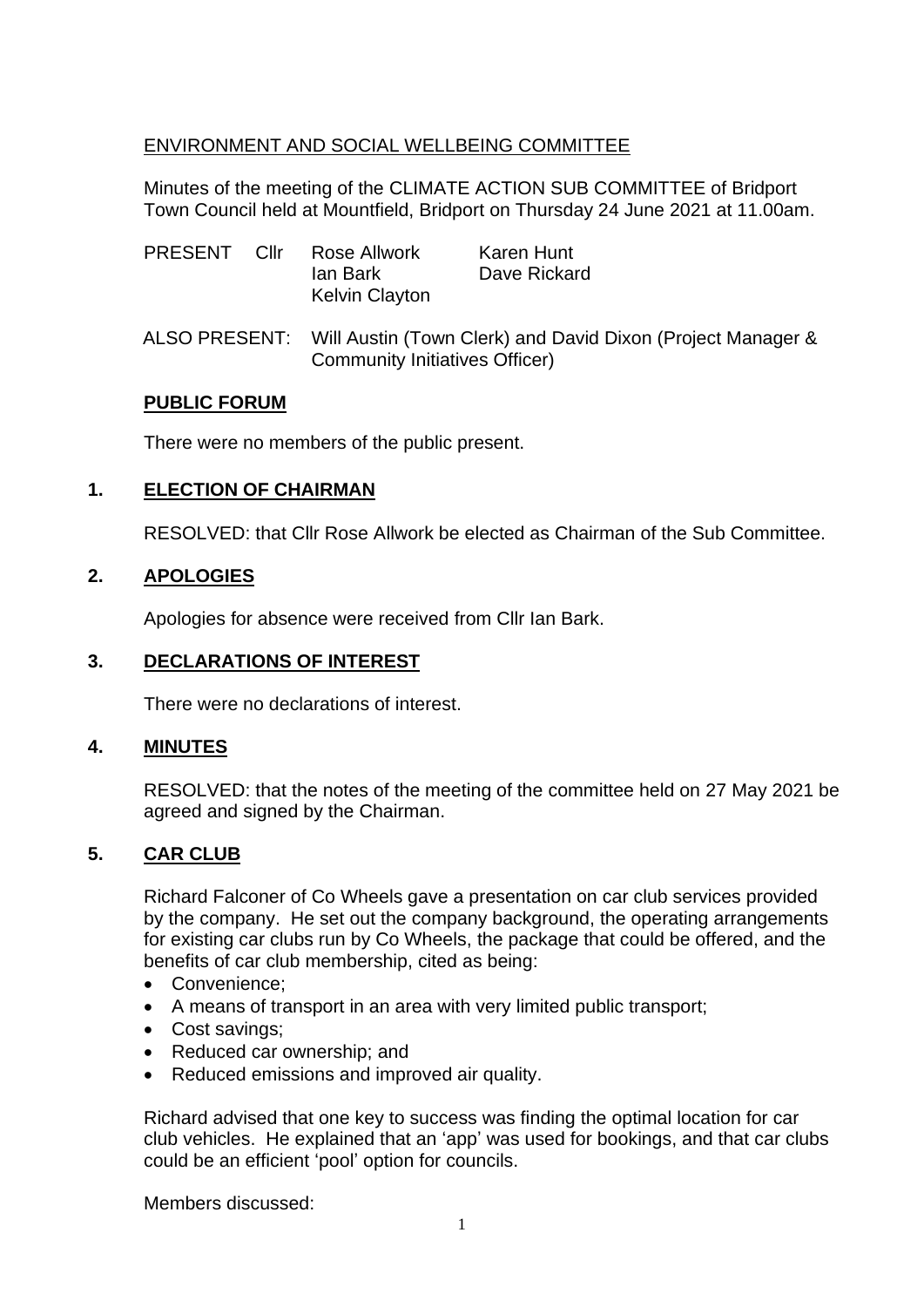- How Co Wheels would engage to change community attitudes towards carbon reduction. Richard explained that the approach was to focus on the benefits to members, such as giving up a second car and the cost savings. Working from home had also provided an incentive to consider car club membership.
- The requirement for cars to be returned to their original pick-up points, and whether this could be adapted to cater for those travelling to Dorchester for onward journeys by train. Richard advised that the Co Wheels car club model would not be appropriate for that purpose.
- The viability of a car club scheme in Bridport. Richard advised that initial support funding might be required to 'pump prime' a scheme, with costs estimated at £6,000 per hybrid car per annum, for up to three years. A utilisation rate of 20-30% in any 24 hour period was needed to make the scheme commercially viable.
- The approach to setting up a scheme. Richard advised that detailed analysis was required but that in principle, the approach was to start small and build up the number of vehicles.

Richard advised that he would work on the details for a sustainable scheme for Bridport, and left the meeting at this point (11.42am).

Members further discussed:

- Engagement with another potential provider, such as Co Cars.
- The merits and otherwise of meeting the initial 'pump prime' costs, including the need for any funded solution to be of benefit to all parts of the community.
- Vearse Farm as a potential opportunity for a scheme.
- Developing electric vehicle charging points to support a scheme. The Town Clerk advised he would seek an update from Dorset Council on plans to install more points in public car parks.
- Electric bike hire as an alternative.

RESOLVED: that further detail of potential car club schemes, including types of journey, be pursued from providers other than Co Wheels, and that the developers at Vearse Farm be asked to confirm that electric vehicle charging points will be installed within the development.

## **6. CLIMATE EMERGENCY ACTION PLAN**

The Project Manager reported that:

- The Energy Efficiency brief had been sent to potential partners and published on the Council's website. There had been a good response in terms of interest and it was hoped there would be a range of submissions to consider. The initiative linked with work on affordable housing, for example through Raise the Roof and Bridport Area Community Housing. It was hoped that an event could be staged in October half-term. Councillors would be engaged in analysis of submissions, and could be considered at the July 2021 sub committee meeting if needed.
- A planning application for the proposed solar car ports was due for submission in the next week.
- The Access and Movement Study would be considered by the Planning Committee on 28 June 2021.

RESOLVED: that the report of the Project Manager be noted.